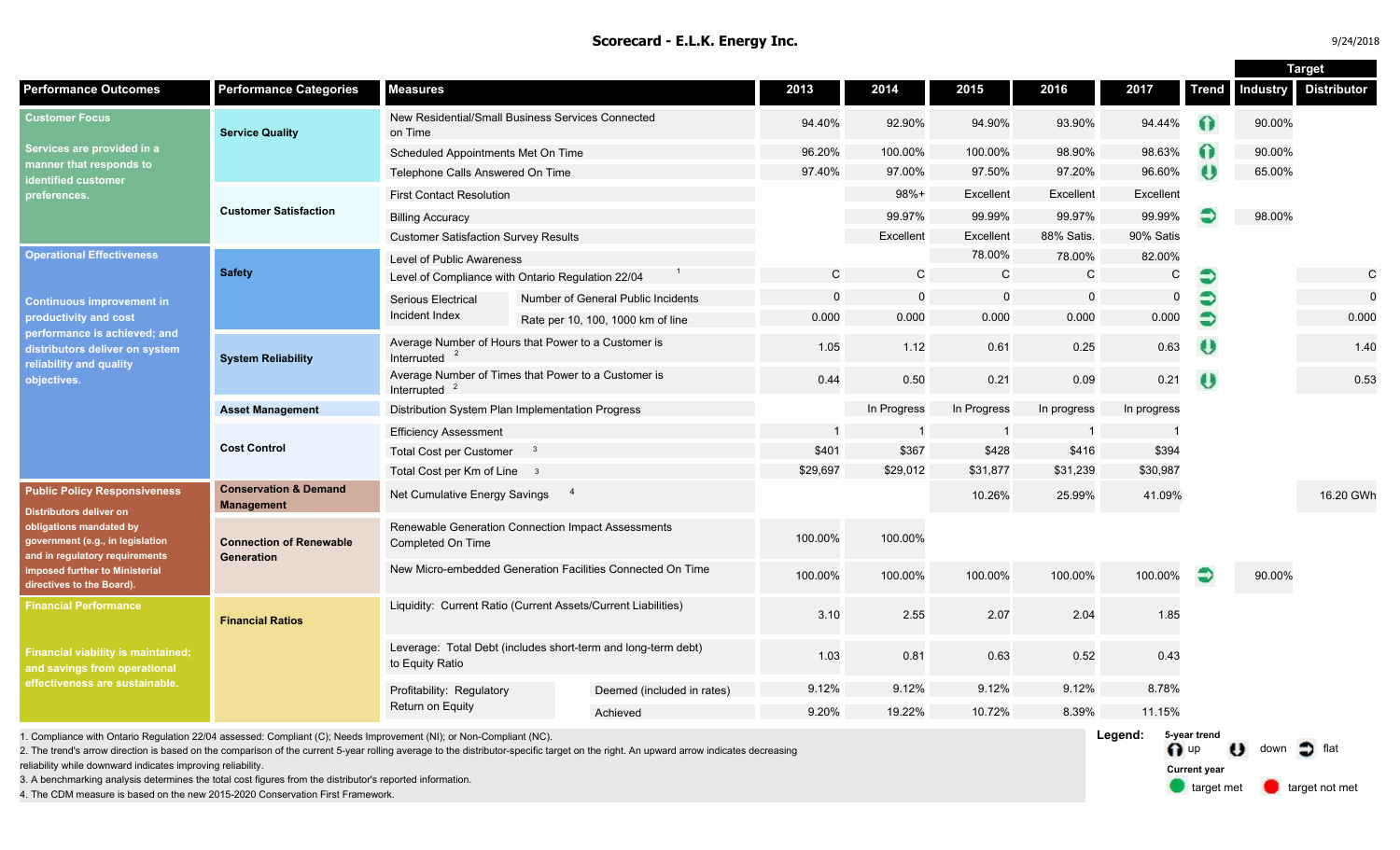# **2017 Scorecard Management Discussion and Analysis ("2017 Scorecard MD&A")**

The link below provides a document titled "Scorecard - Performance Measure Descriptions" that has the technical definition, plain language description and how the measure may be compared for each of the Scorecard's measures in the 2017 Scorecard MD&A: **[http://www.ontarioenergyboard.ca/OEB/\\_Documents/scorecard/Scorecard\\_Performance\\_Measure\\_Descriptions.pdf](http://www.ontarioenergyboard.ca/OEB/_Documents/scorecard/Scorecard_Performance_Measure_Descriptions.pdf)**

# **Scorecard MD&A - General Overview**

• In 2017, E.L.K. Energy Inc. (E.L.K.) exceeded all performance targets. In 2018, E.L.K. will continue to strive to achieve positive scorecard results and continue to look for ways to improve the customer experience.

# **Service Quality**

# **New Residential/Small Business Services Connected on Time**

In 2017, E.L.K. connected 94.44% of approximately 144 eligible low-voltage residential and small business customers to E.L.K.'s system within the five day timeline prescribed by the Ontario Energy Board (OEB). This is above the OEB mandated threshold of 90%.

## **Scheduled Appointments Met On Time**

In 2017, E.L.K. scheduled approximately 76 appointments with customers in 2017 to complete work requested by customers, read meters, reconnect, or otherwise necessary to perform. E.L.K. met 98.63% of these appointments on time, which significantly exceeds the industry target of 90%.

### **Telephone Calls Answered On Time**

In 2017 E.L.K. customer service agents received over 10,500 calls from its customers. An agent answered a call in 30 seconds or less in 96.60% of these calls which is consistent with 2016. This result significantly exceeds the OEB – mandated 65% target for timely call response. The call volume decrease from 2016 can be attributed to successfully promoting on-line self-serve features, and internal process improvements.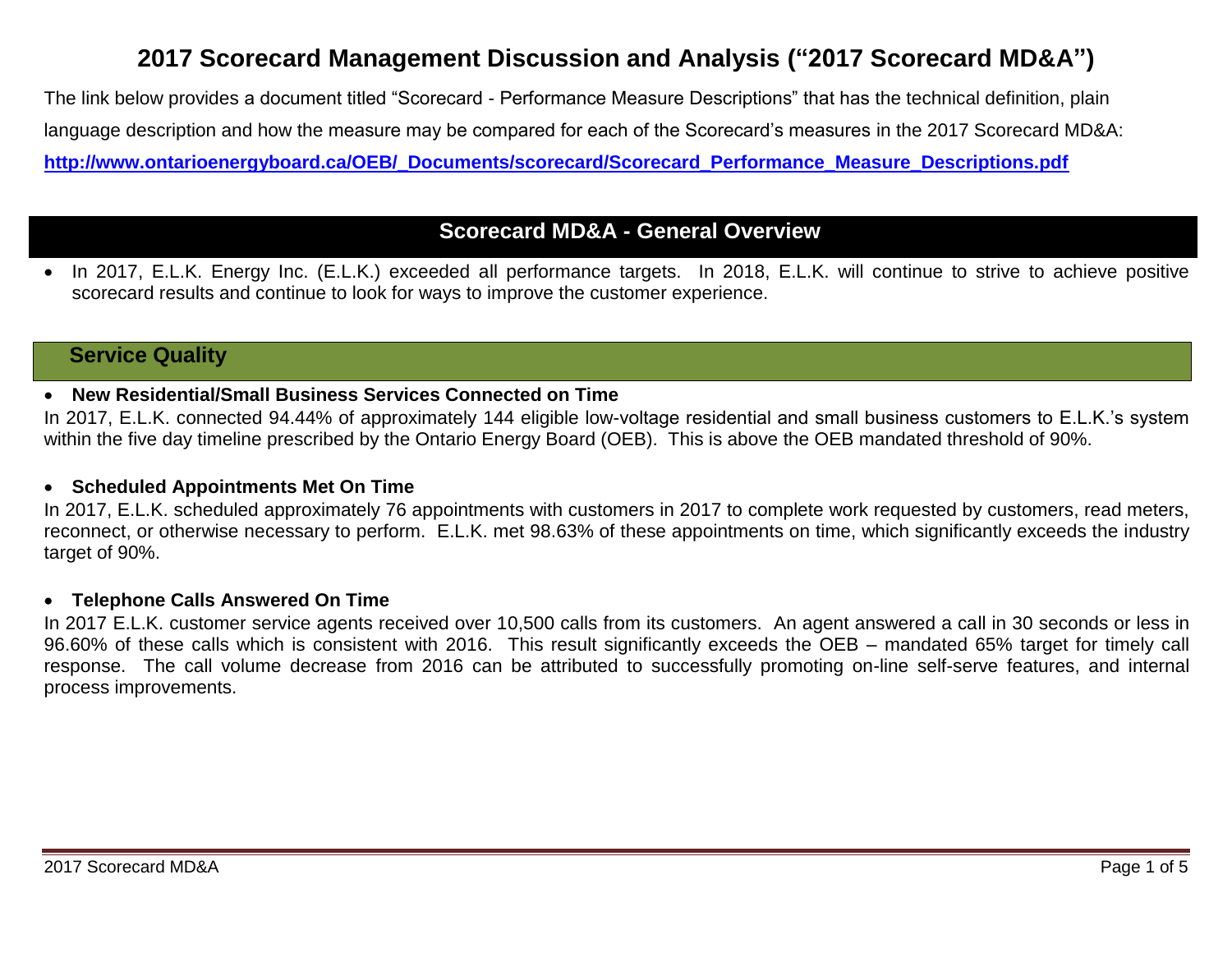# **Customer Satisfaction**

### **First Contact Resolution**

E.L.K. continues to develop this measure as no firm methodology has been presented. Per E.L.K.'s 2017 scorecard, E.L.K. conducted a customer satisfaction survey which resulted in an overall positive customer experience. E.L.K. also conducted a survey for E.L.K.'s COS and produced very positive results. The number of customer issues that required escalation after the first contact were minimal.

#### **Billing Accuracy**

In 2017, E.L.K. issued approximately 140,000 electricity bills and achieved a billing accuracy of 99.99%. This compares favorably to the prescribed OEB target of 98%.

### **Customer Satisfaction Survey Results**

In 2017, as part of Active engagement with customers, E.L.K. understands its customer preferences and assists the organization in shifting focus in order to deliver services in alignment with customer needs. A recent study conducted by Oracle Poll, indicated that 90% of respondents were satisfied.

# **Safety**

### **Public Safety**

#### o **Component A – Public Awareness of Electrical Safety**

E.L.K. received a public awareness level of 82% per the OraclePoll survey conducted. E.L.K. continues to educate our customer base through website updates, in –office library, bill messages, etc.

#### o **Component B – Compliance with Ontario Regulation 22/04**

E.L.K. receives data from ESA providing performance data for the 2017 Distributor Scorecard. The data was for Component B (Compliance with Ontario Regulation 22/04) and Component C (Serious Electrical Incident Index) under the 'Safety' Performance Category of the Scorecard. E.L.K. has always been compliant with Ontario regulation 22/04 and has had zero serious electrical incidents occur over the life of the scorecard.

#### o **Component C – Serious Electrical Incident Index**

E.L.K. receives data from ESA providing performance data for the 2017 Distributor Scorecard. The data was for Component B (Compliance with Ontario Regulation 22/04) and Component C (Serious Electrical Incident Index) under the 'Safety' Performance Category of the Scorecard. E.L.K. has always been compliant with Ontario regulation 22/04 and has had zero serious electrical incidents occur over the life of the scorecard.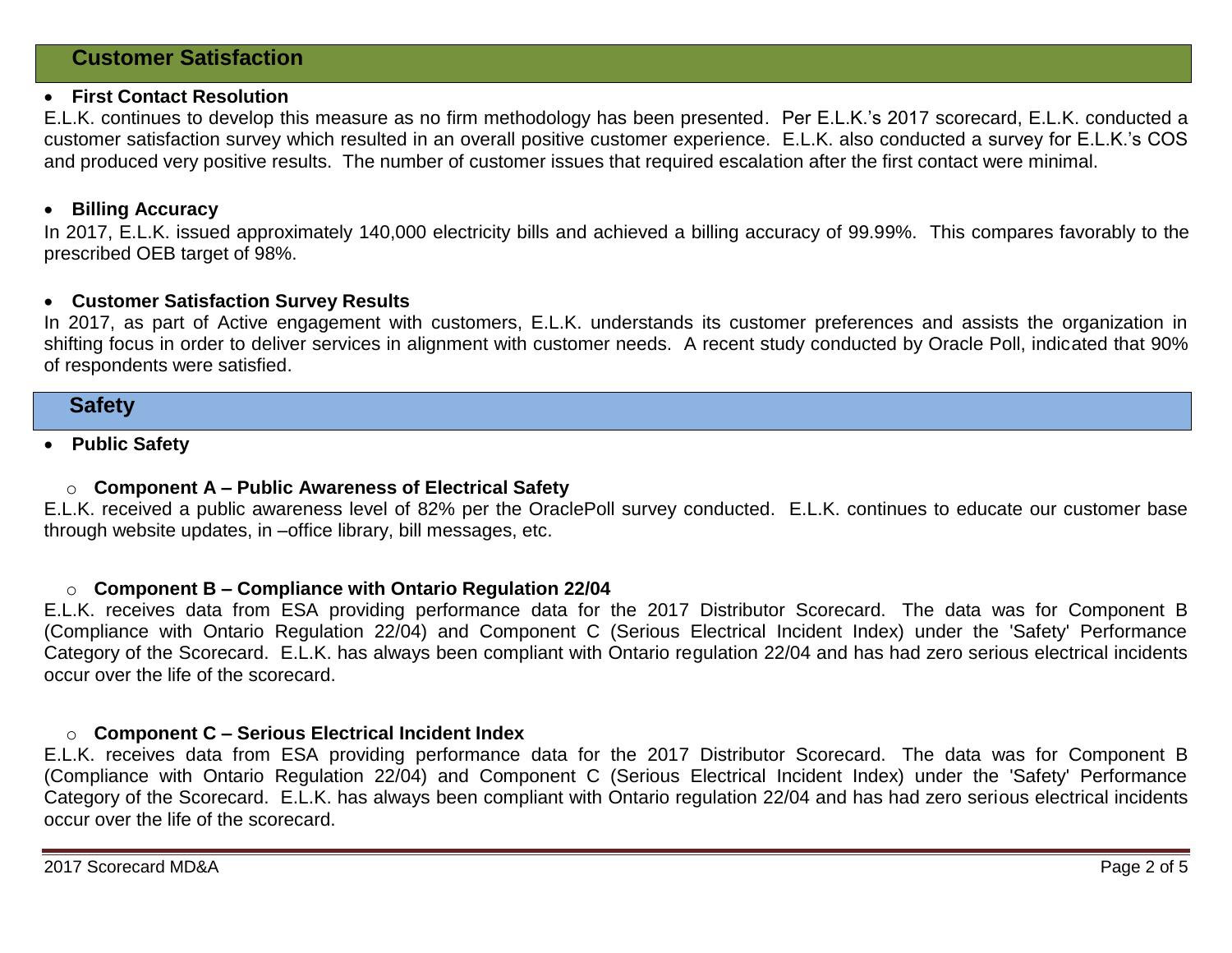# **System Reliability**

# **Average Number of Hours that Power to a Customer is Interrupted**

In 2017 E.L.K.'s average number of hours that power to a customer was interrupted was .63 which is fairly consistent with previous years.

# **Average Number of Times that Power to a Customer is Interrupted**

In 2017 E.L.K.'s average number of times that power to a customer was interrupted (i.e. frequency) was .21 which is consistent with previous years.

# **Asset Management**

**Distribution System Plan Implementation Progress**

Currently in process

# **Cost Control**

### **Efficiency Assessment**

The total costs for Ontario local electricity distribution companies are evaluated by the Pacific Economics Group LLC on behalf of the OEB to produce a single efficiency ranking. The electricity distributors are divided into five groups based on the magnitude of the difference between their respective individual actual and predicted costs. In 2017, for the seventh year in a row, E.L.K. was placed in Group 1, where a Group 1 distributor is considered most efficient. E.L.K. was one of six utilities in Group 1 in 2017.

#### **Total Cost per Customer**

Total cost per customer is calculated as the sum of E.L.K.'s capital and operating costs and dividing this cost figure by the total number of customers that E.L.K. serves. The cost performance result is \$394/customer, and a 5 year average of \$401/customer.

## **Total Cost per Km of Line**

This measure uses the same total cost that is used in the Cost per Customer calculation above. The total cost is divided by the kilometers of line that E.L.K. operates to serve its customers. E.L.K.'s rate is \$30,987 per Km of line, which is consistent with 2016.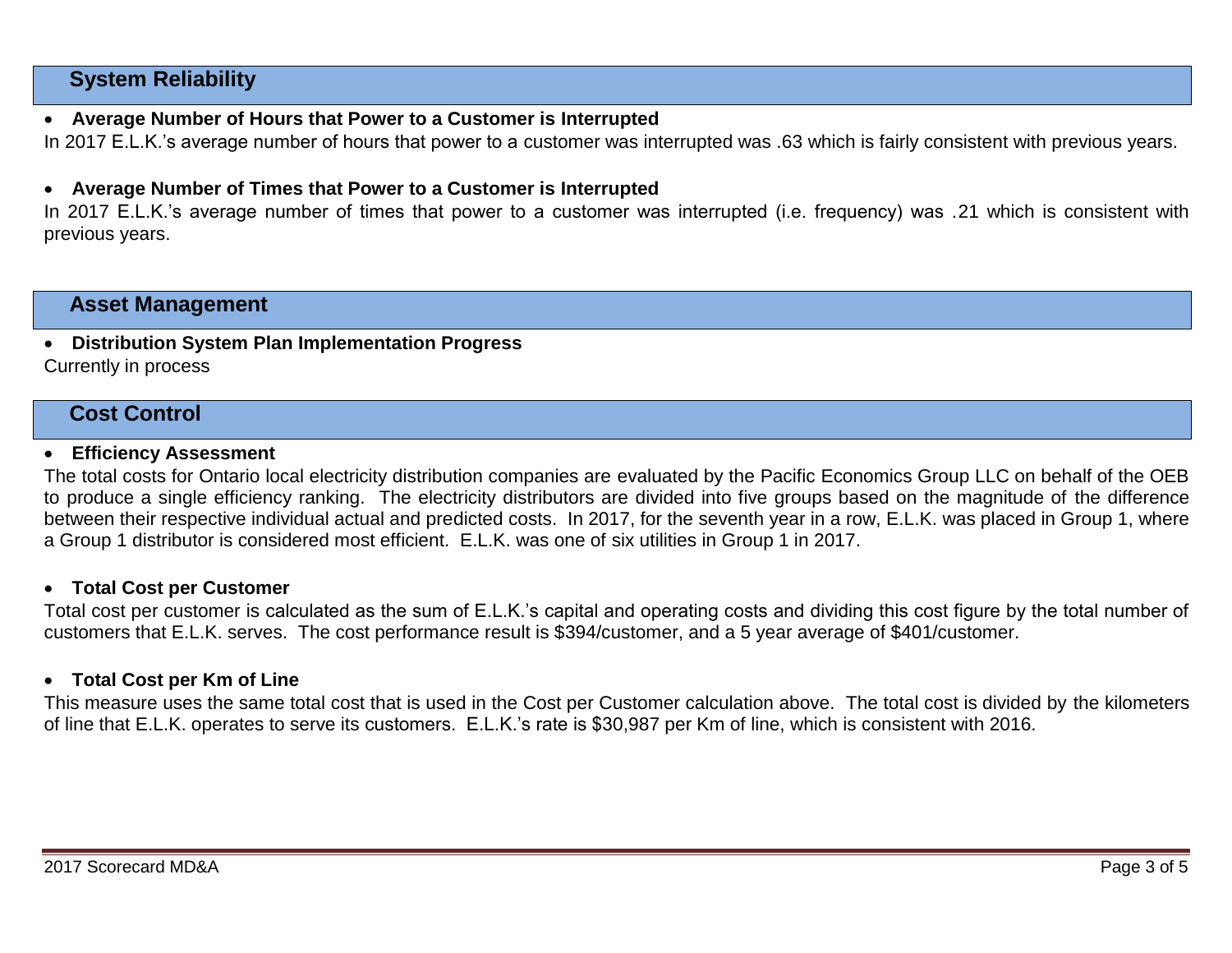# **Net Cumulative Energy Savings**

In 2017, E.L.K.'s CDM plan forecasted a savings of 1,950 MWh. E.L.K. achieved 2,279 MWh savings in 2017. E.L.K. continues to promote all CDM measures and work towards our 2020 target in conjunction with GreenSaver. E.L.K. is on track to meet its 2020 target of 16,200 MWh.

# **Connection of Renewable Generation**

### **Renewable Generation Connection Impact Assessments Completed on Time**

E.L.K. has completed all Connection Impact Assessments on time within the prescribed time limit.

### **New Micro-embedded Generation Facilities Connected On Time**

In 2017, E.L.K. connected 9 new micro-embedded generation facilities (microFIT projects of less than 10kW) 100% of time within the prescribed time frame of five business days. The minimum acceptable performance level for this measure is 90% of the time. The process is very streamlines and E.L.K. works with the customer and the electrical safety authority to ensure the project is connected on time.

# **Financial Ratios**

### **Liquidity: Current Ratio (Current Assets/Current Liabilities)**

As an indicator of financial health, a current ratio that is greater than 1 is considered good as it indicates the company can pay its short term debts and financial obligations. E.L.K.'s current ratio of 1.85 is strong.

### **Leverage: Total Debt (includes short-term and long-term debt) to Equity Ratio**

A debt to equity ratio of 1.5 indicates that a distributor is more highly leveraged than the deemed capital structure. A high debt to equity ratio may indicate that an electricity distributor may have difficulty generating sufficient cash flows to make its debt payments. E.L.K.'s debt to equity ratio of 0.43 is strong.

# **Profitability: Regulatory Return on Equity – Deemed (included in rates)**

E.L.K.'s current distribution rates were approved by the OEB and include an expected return on equity of 8.78%. E.L.K. Rate is 11.15% which is within the  $+300$  basis points deadband.

### **Profitability: Regulatory Return on Equity – Achieved**

E.L.K.'s actual rate is higher than the deemed rate but within the acceptable +-300 basis points deadband.